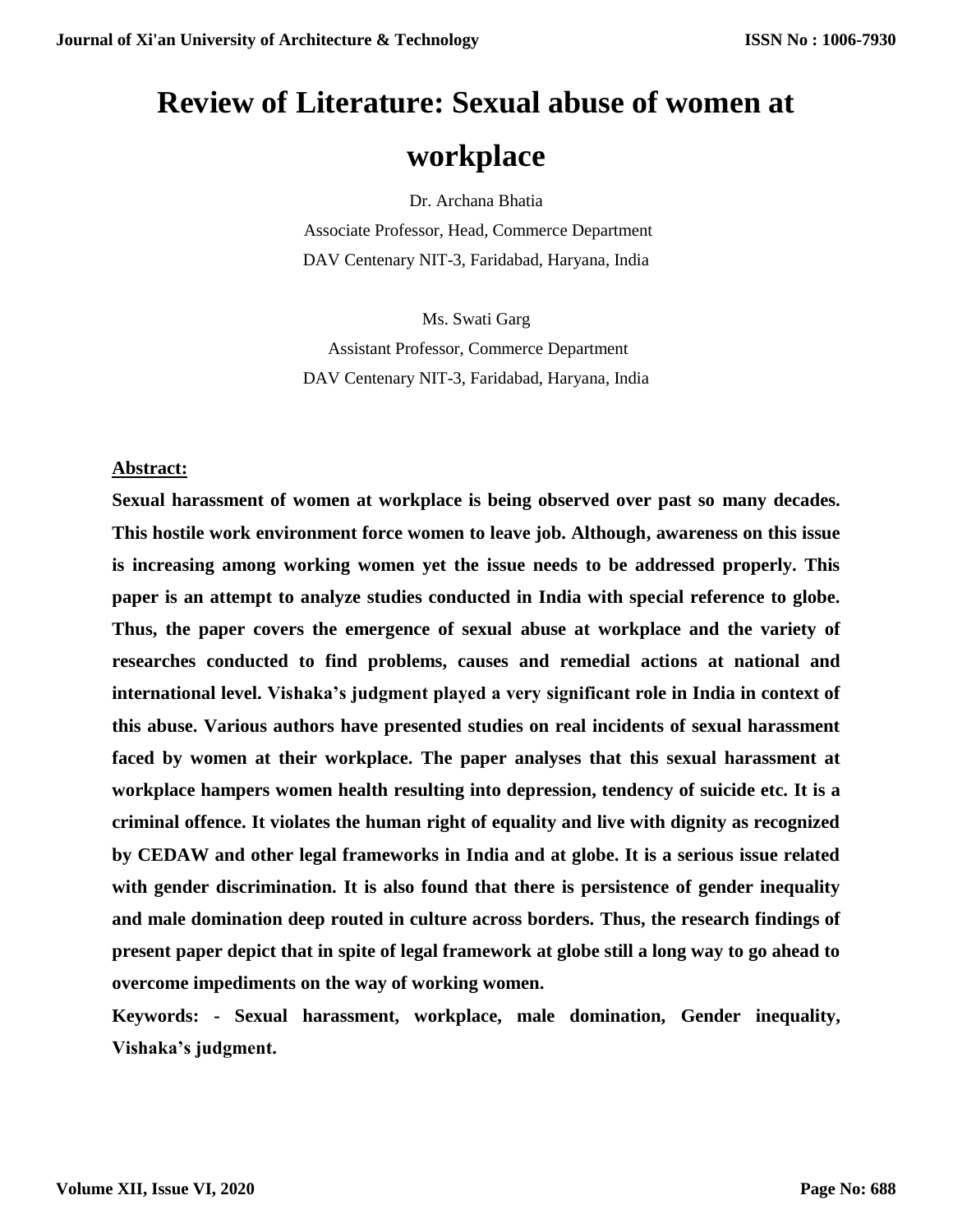### **I. Introduction:**

### **1.1 Concept of sexual harassment:**

Culture has a huge impact on an individual's personality because not only are individuals born into the human community; but are grow up while learning the culture, customs and values that are accepted among their people. The concept of male domination and treating women as subordinate is being observed across the globe. They were always treated inferior to men and these types of societal traditional of gender discrimation prevails even today at working places. In spite of so many reforms, still women face sexual abuse at working place. Many of the victims leave the organization and seek for employment elsewhere, or they have to remain within the organization and face whatever consequences may arise. Due to the economic recession, nowadays most of the victims of harassment tend to stay in their organizations, but this has a lot of implications for them psychologically, emotionally and on their level of productivity at large. Harassment comes not exclusively because of sex but is a matter of power and is done mostly by a person who has an advantage over the other. Sexual harassment is any unwanted attention imposed upon a woman. By categorizing this intrusive and objectionable behavior as 'light flirtation' or 'harmless jokes', the seriousness of the offence is masked **(Bhattacharyya, Arundhati, 2017).**

# **1.2 Emergence of sexual harassment:**

[1]The Convention on the Elimination of All Forms of Discrimination against Women (CEDAW), 1979, which followed the United Nations Declaration on Elimination of Discrimination against Women, 1967, re-emphasized that discrimination against women disrupts the values of equality of privileges and esteem for human pride. It is an obstacle to the participation of women on equal terms with men in the political, social, economic and cultural life of their countries and it hampers the growth and prosperity of society. CEDAW's General Recommendation No. 12, of 1989, recognized sexual harassment as a form of violence against women. In 1992, through General Recommendation No. 19 on violence against women, the Committee characterized gender-based violence as a type of sex discrimination and therefore a breach of CEDAW. The Recommendation notes that "equality in employment can be seriously impaired when women are subjected to gender-specific violence, such as sexual harassment in the workplace." Violence against women shall be understood to encompass, but is not limited to, physical, sexual and psychological violence, including sexual harassment and intimidation at work $^{[1]}$ .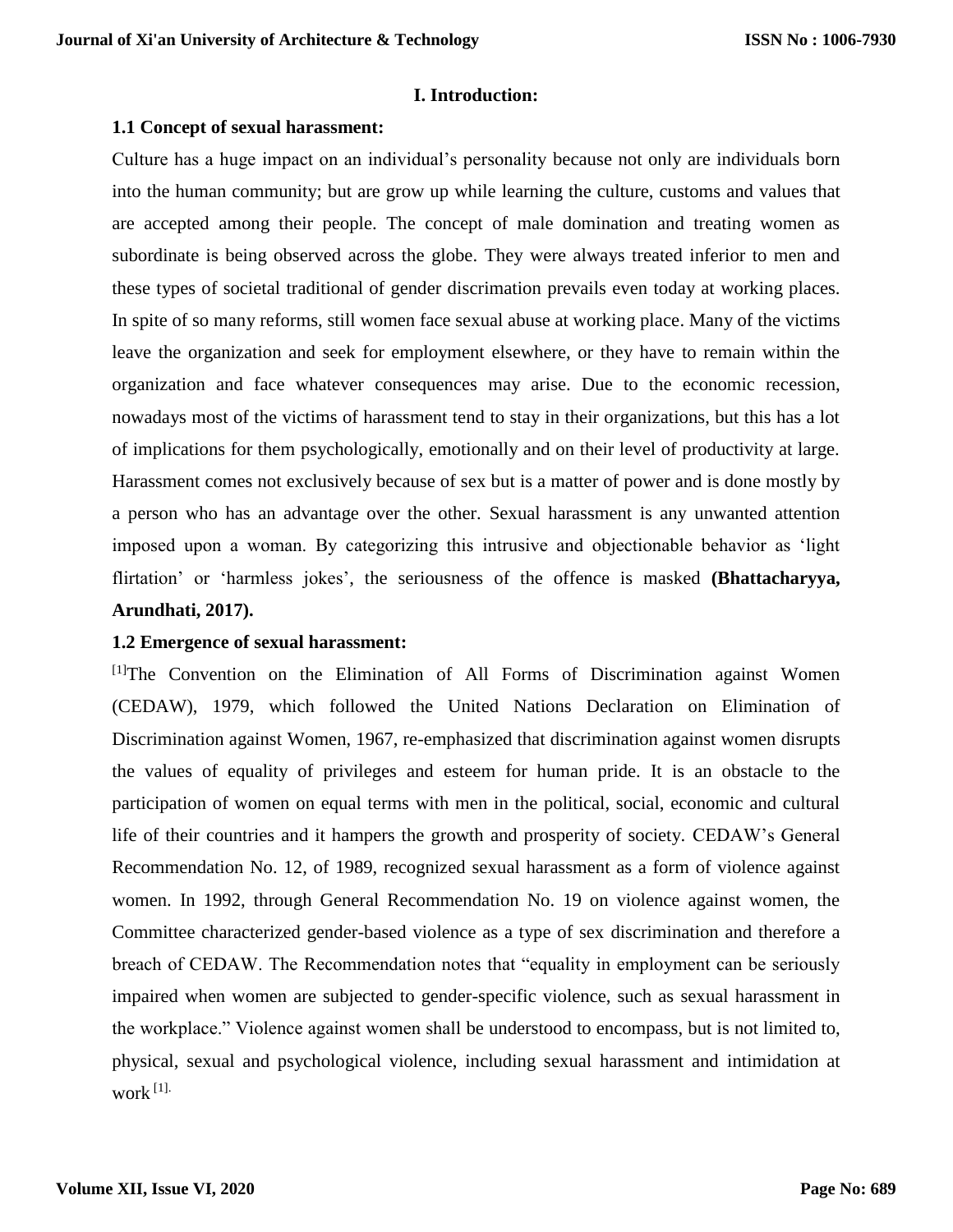**[2]** The Discrimination (Employment and Occupation) Convention, 1958 (No. 111), addresses discrimination in employment on a number of grounds, including sex, and requires International Labor Organization (ILO) member states declare and pursue a national policy designed to promote equality of opportunity and treatment, with a view to eliminating discrimination. Like CEDAW, it predates widespread awareness of the issue of sexual harassment. As a consequence, it has been necessary for the Committee of Experts on the Application of Conventions and Recommendations to take the lead. In its 1996 Special Survey on Convention No. 111, the Committee confirmed that it views sexual harassment as a form of sex discrimination against women in employment, which undermines equality, damages working relationships and impairs productivity.**[2]**

**[3]**The Committee defined sexual harassment as: Any insult or inappropriate remark, joke, insinuation and comment on a person's dress, physique, age, family situation, etc; a condescending or paternalistic attitude with sexual implications undermining dignity; any

Undesirable invitation or demand, implicit or explicit, whether or not escorted by threats; any lascivious look or other signal linked with sexuality; and any needless bodily contact such as touching, caressing, pinching or assault**[3]. [4]**Sexual harassment is not consensual sexual behavior between two people who are attracted to each other. It also has nothing to do with mutual attraction or friendship **[4].**

Any conduct which, under reasonable grounds, leads a woman to believe that her objection would result in adverse employment action or would create a hostile working environment, amounts to discrimination, which is a serious form of violence, amounting to criminal offence in India. In academic public, when a woman is harassed by a teacher or a co-worker, there can be worries for coming frontward, lodging a grievance and facing the inquiry committee for fear of status, fear of revenge, fear for consequences to one's career and academic pursuits.

Sexual harassment should be affirmatively discussed at the workers" meetings, employeremployee meetings, etc. Treat sexual harassment as misconduct and initiate service rules and disciplinary proceedings against the alleged person **Aligi Srikanth(2018).** In the Indian context, sexual nuisance at workplace is one of the most confined forms of gender discrimination (Shukla 2002). In many cases, employers do not go beyond setting up a complaints committee as mandated by the law (Shukla 2002; Tejani 2004).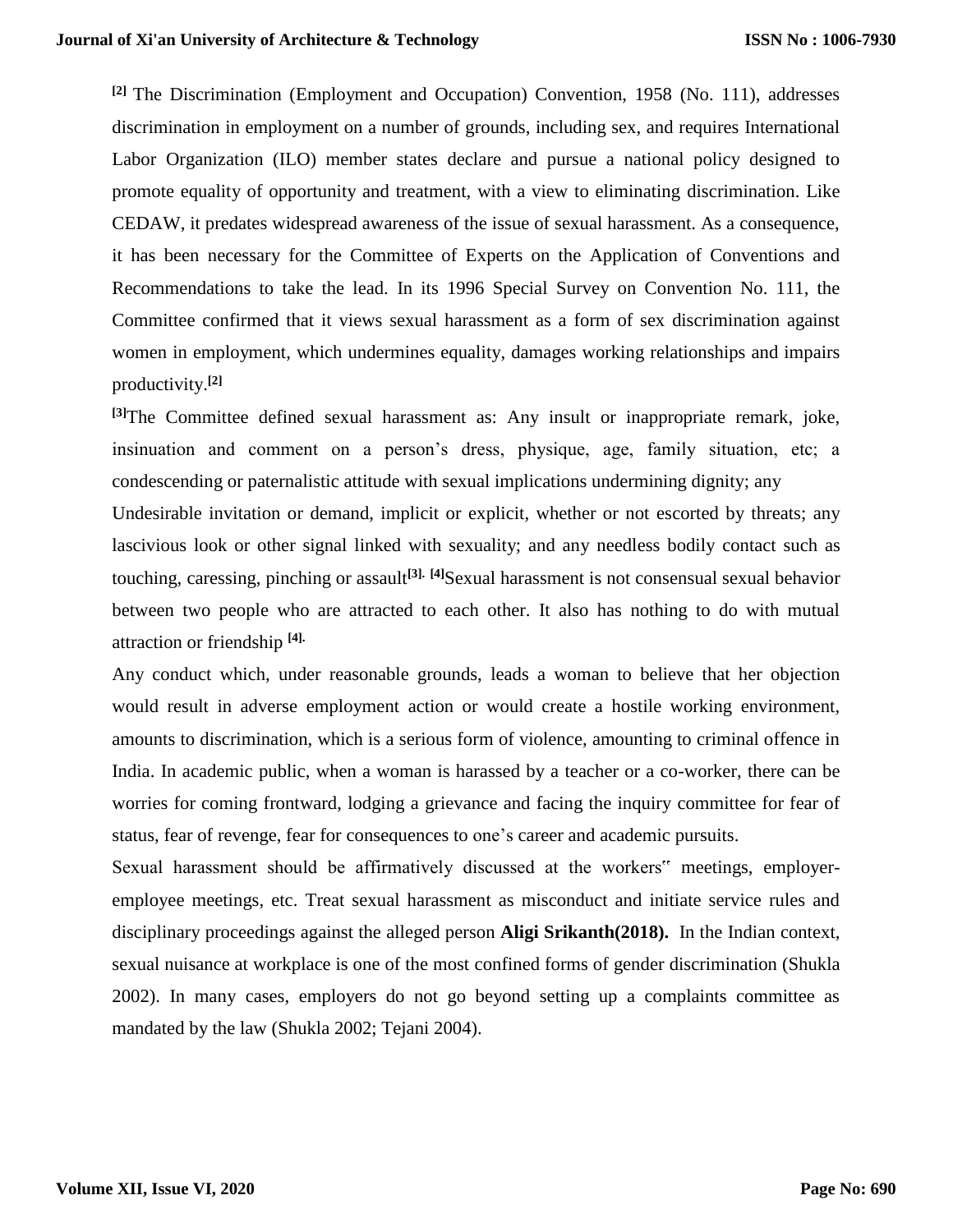## **II. Objective:**

To understand the concept and evaluation of the problem of sexual abuse of women at workplace. The present paper focuses on critical review of the researches conducted to find causes, problems, legal framework related with women regarding their harassment at workplace with special reference to India.

### **III. Review of Literature**

Nemy (1975) speaks that it was in April 1975 that the expression sexual harassment was used in the communal for the first time by Farley during her evidence before the New York City Human Rights Commission Reaches on Women and Work. She defined it as unwanted sexual advances by male managers towards women such as constant leering / ogling, scrubbing against, pinching squeezing bodies, forced intimacy and forcing sexual intercourse. Thus, it can be understood that prior to the 1970s the term sexual harassment at office did not exist plus it was identified as a part of daily work life, a problem without any name. Farley (1978) explains that women in her class defined their practices in the workplace which had a different pattern. They either quit or were fired from a job because they were rough by the behavior of men. This spectacle of male harassment and bullying of female workers had not been described in the literature and was not publicly documented as a problem, although she sustained to hear it described by women from all walks of life.

It was recognized in 1986 by the US Supreme Court as sex discrimination and consequently by an international body such as United Nations through the General Recommendation number 19 (1992) of the CEDAW which is one of the core international human rights treaties adopted by the UN General Assembly in 1979. This is confirmed by a report by Forum against Oppression of Women (1991). The report revealed, during the 1980s, militant action by the Forum against the sexual harassment of nurses in public and private hospitals by inmates and their male relatives, ward-boys and other hospital staff; of air-hostesses by their colleagues and passengers; of teachers by their colleagues, principals and management councils; of PhD students by their guides and so on and so forth acknowledged a lukewarm answer from the trade unions and opposing publicity in the media. It is evident that, at that time the issue did not receive importance and attention from the society.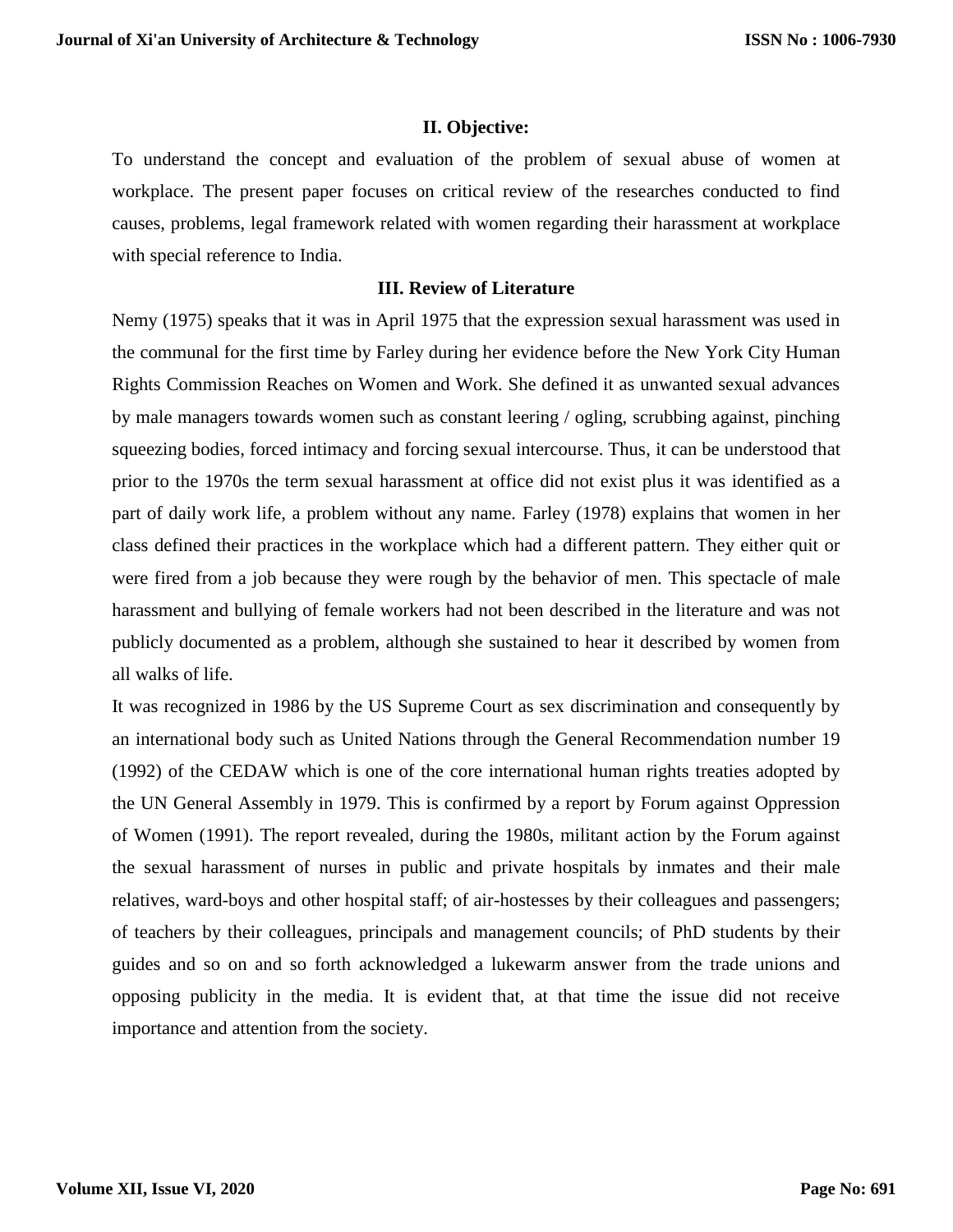### **Journal of Xi'an University of Architecture & Technology**

<sup>[5]</sup>The Committee on the Elimination of Discrimination against Women, set up under the CEDAW, explicitly addressed the problem. It's General Recommendation Number 19 of 1992 recognized sexual harassment as a form of violence against women. It said gender-based viciousness was a type of sex discrimination and therefore a break of CEDAW. Article 11 of the General Recommendation Number 19 recognized that equality in employment was seriously impaired when women were subjected to gender-specific violence, such as sexual harassment in the workplace. It defined sexual annoyance as unwanted sexually determined behavior as bodily contact and advances, sexually colored remarks, showing pornography and sexual demand, whether by words or actions. It confirmed that such conduct was humiliating and could constitute a health and safety problem. It further stated that it was discriminatory and creation of hostile work environment if the work conditions made the woman believe that her resistance to sexual harassment would cause disadvantage to her in connection with her employment, including recruitment or promotion.<sup>[5]</sup> Workplace bullying' has grown substantially since the term was introduced as a workplace problem in Britain in the early 1990s (Adams, 1992).

The judgment cited the Nilabati Behera v. State of Orissa (1993) judgment that had invoked a provision of the Civil and Political Rights Covenant in support of its argument. Therefore the Court stated it was all the more needed the international conventions and norms were to be used and relied upon for realization of the fundamental rights expressly guaranteed in the Constitution of India which represented and upheld concept of gender equality in all areas of human activity.

Sexual harassment at workplace was recognized as violation of human rights by the CEDAW. This was the time when awareness of sexual harassment was only beginning to emerge. Though the CEDAW did not mention the term sexual harassment at workplace, in its preamble, the Convention explicitly acknowledged that extensive discrimination against women continued to exist, and emphasizes that such insight disrupts the philosophies of equality of privileges and respect for human self-esteem. Article 11 specifically talks about discrimination against women in the field of employment, affirms right to work as an inalienable right of all human beings and right to protection of health and to safety in working conditions. Finally the CEDAW recommends the State Parties to take all appropriate measures to eliminate discrimination against women in the field of employment including legislation, to ensure the full development and advancement of women, for the purpose of guaranteeing them the exercise and enjoyment of human rights and fundamental freedoms on a basis of equality with men (Article 3 and 11). *In* 1997, in the landmark judgment of Vishaka and others v. State of Rajasthan, the Supreme Court of India said that sexual harassment at the workplace, pronounced preventive, prohibition and redresses measures and issued regulations towards a legislative mandate to the guidelines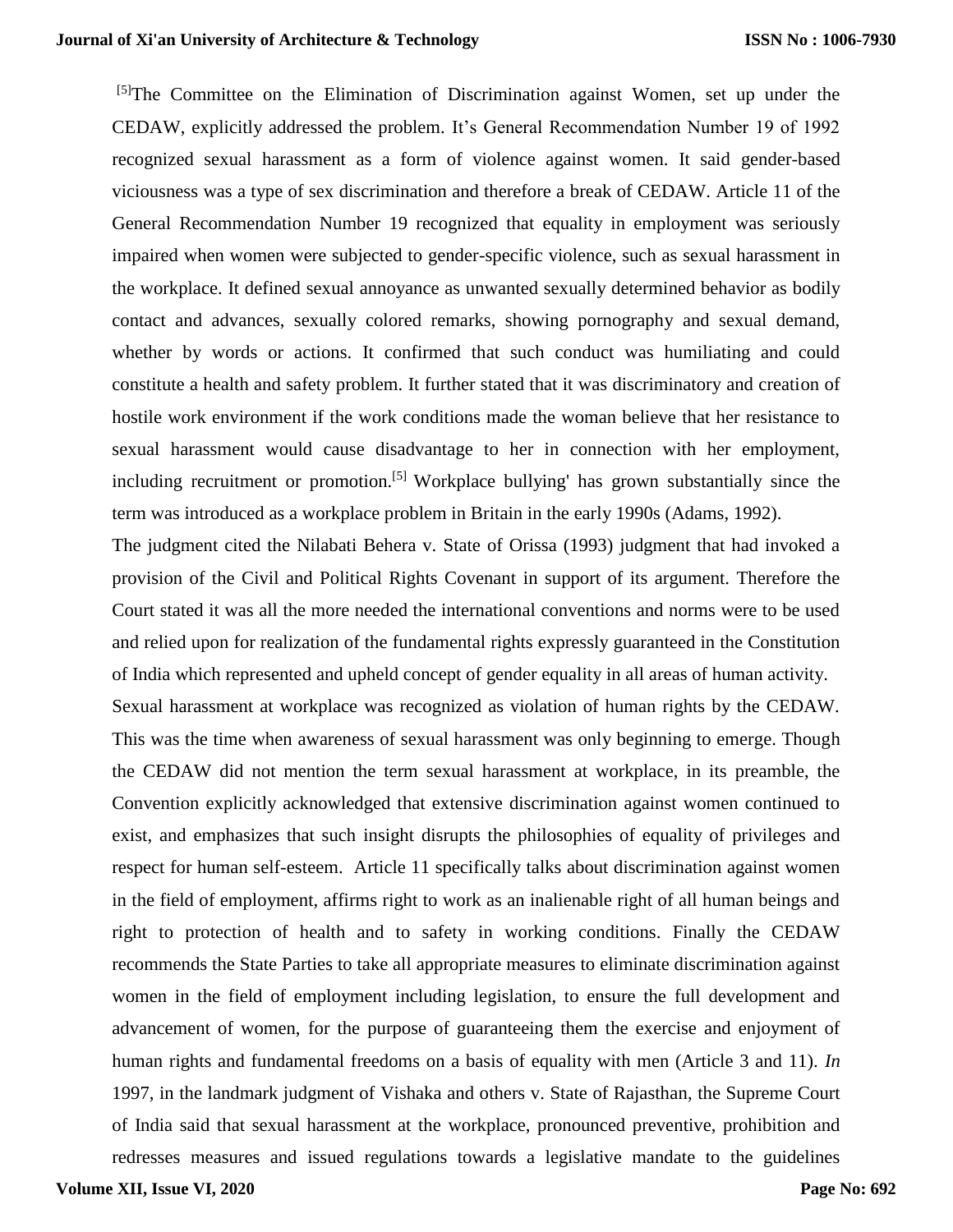proposed. Before these rules came into picture, the women had to file cases of Sexual Harassment at Workplace through lodging a grievance under Sec 354 and 509 of IPC. Sexual Harassment has become a global problem which is a type of violence against women. International community has recognized in their International treaties and documents, the protection from Sexual Harassment as a human right of women. All the legal instruments dealing with this matter in India provides solutions to protect life and liberty and these instruments have been used as a means to curb and address this issue. In India, before Vishaka's judgment, there was no law to deal with this matter and the guidelines which came as a result of this case were derived from the Convention on the Elimination of all forms of Discrimination against Women (CEDAW). The Indian Structure had grounded provisions in the form of essential rights. Currie and Maclean (1997) suggest that telephonic discussions can have a high rate of expose, as the process delivers a certain mark of "anonymity" to the contender especially for delicate issues like sexual harassment. The discussions were audio logged after looking for due authorization and copied. In a few instances, a second round of telephonic interviews was conducted to obtain additional information or to seek clarifications.

(Uma Shankar Jha and Premlata Pujari 1998) Working women may encounter challenges which are not perceptible or identifiable, but are nevertheless inherent. Quite often, male superiors or peers or subordinates consciously, or subconsciously, are not ready to accept that women, who are much inferior in physical strength and mentally deprived of necessary experience, could have the capacity to withstand the hardship of working life and compete with men. Discrimination against women is systemic in India, embedded in socio-cultural norms and laws that structure the family, community, and workplace and state policies. Piotrkowski (1998) explains that historically sexual harassment of women employees was ignored, denied, made to seem trivial, even implicitly supported. Women were blamed for it too. Sexual harassment has a positive relationship to sleep disorder, depression and alcohol usage, and is negatively associated with job satisfaction C.S. Piotrkowski(1998). Victoria A. Velkoff (October 1998) According to a 1998 report by U.S. Department of Commerce, the chief barrier to female education in India are Inadequate school facilities (such as sanitary facilities), Shortage of female teachers and most importantly Gender bias in curriculum.

In prospectus women being portrayed as weak, helpless and innocent versus strong, bold, and intelligent men with high prestige jobs.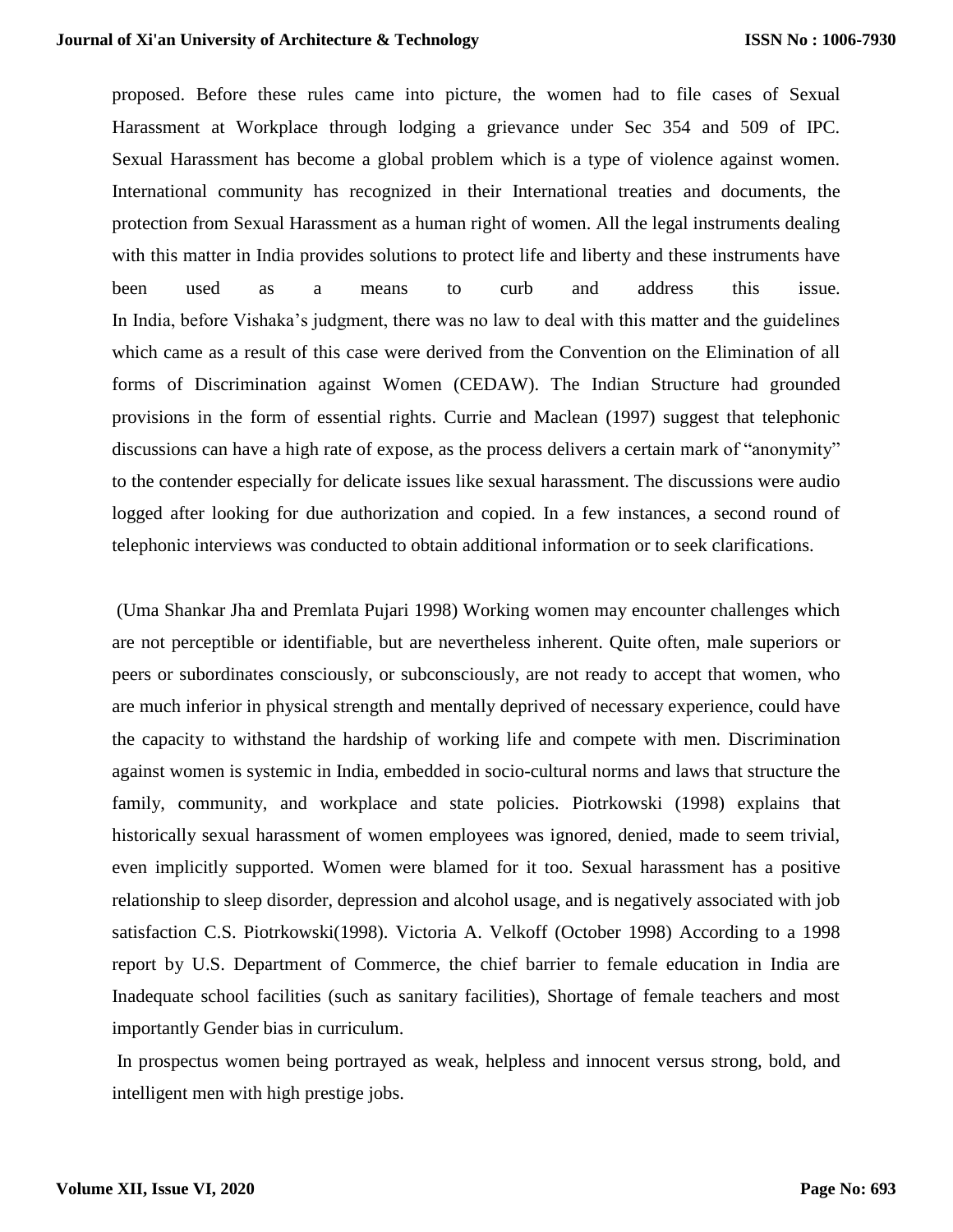The Saheli survey (1998) done with sixty-five women conclude that despite the wide prevalence of the problem, sexual harassment at workplace was not recognized as a systemized form of violence. It said sexual harassment was often trivialized as eve teasing and hardly recognized as an issue in the Indian society. Radhika (1999) states till 1997 sexual harassment was treated as personal problem till the Supreme Court acknowledged it as a criminal offense and infringement on a woman's fundamental right of gender equality and the right to life and liberty.

Wilson and Thompson (2001) argued that it is mainly about men exercising supremacy over women. They stated that sexual harassment is connected with disadvantaged status of women at work and subordinate position in society. Haspels, Kasim, Thomas and Mckann (2001), According to them the problem relates not so much to the actual biological differences between men and women rather but to the gender or social roles attributed to men and women in social and economic life, and perceptions about male and female sexuality in society resulting in unbalanced male-female power relationships. Kalof, L., Kimberly L. E., Jennifer L. M. & Rob J. K. (2001) In an article on the influence of race and gender on student self-reports of sexual harassment by college professors, authored by Kalof et al. (2001) survey result revealed that out of 525 undergraduates, about 40 percent of the women and 28.7 percent of the men had been sexually harassed by a college professor or instructor within or outside the campus.

Reese and Lindenberg's (2003) study on public sector administrations climaxes that a good policy must be supported by training, to have the desired impact.

The Yugantar report (2003) provides an vision into nature of sexual harassment faced by the working women. It is described as a slow poisoning process. It started from simple actions through body language and if not stopped at that point reached to the stages of sexual advances, physical contacts and demand for sexual favors. The study jointly done by Sophia College and India Centre for Human Rights and Law (2003) brought forward that sexual harassment was inflicted verbally through slang remarks, talking on sexual intercourse, comments on dress and figure, asked to sit closer, invitation to join at a pub, lunch or dinner, pressurizing to please clients, condition of increasing the pay if the woman went out with the boss.

The Sakshi survey (2001) and the Yugantar study (2003) showed that sexual harassment of women caused in loss of their efficiency, ill health, depression and suicides. The Yugantar study additionally revealed, sufferers of sexual harassment were afraid of every male fellow around them, advanced a feeling that their life was worthless, were unhappy as their relatives tried to avoid them, the family members looked down upon them and suspected their character. Many of the sufferers of sexual harassment were distressed to an extent that they were continuously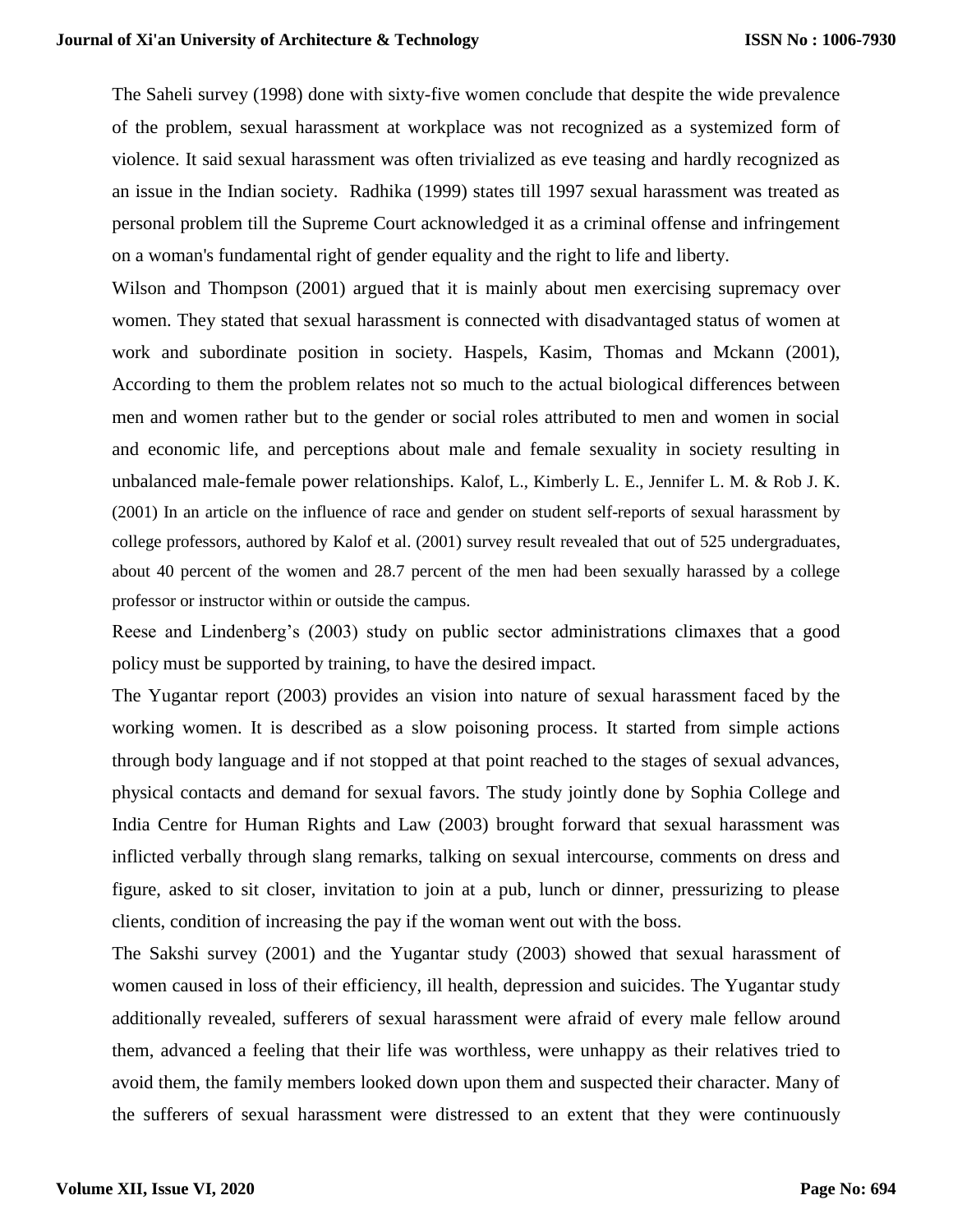thinking of quitting the job. The family life of the women was also disturbed and it became a trigger for onset of domestic violence in the marriage.

Studies by Sanhita (2000) in Kolkata, Yugantar Education Society (2003) in Maharashtra and multistate study done by Sakshi (2001) reconfirmed that sexual harassment of women at workplace was rampant but not reported due to fear of stigma, loss of reputation and widespread blaming and disbelief in the complaints. In the Indian framework, sexual harassment at work is one of the most cloistered forms of gender discernment (Shukla 2002). In many cases, employers do not go beyond setting up a complaints committee as mandated by the law (Shukla 2002; Tejani 2004).

Sood (2006) brought out that the Vishakha judgment represented a quantum leap forward not only for gender justice, but also for the development of Indian jurisprudence on international law. It compelled the Indian government to acknowledge the issue as a form of violence against women. Elsesser and Peplau's (2006) study on cross-sex attachment at work highlights that acute cognizance of sexual annoyance at workplace, policies, etc, effects the relationship between colleagues, especially cross-sex attachment and how a glass panel can be injurious for women as they can lose friends, particularly in a male-dominated workplace. Chaudhuri (2008) reports that even if there is a grievance mechanism in place, the power dynamics against a woman if she makes a formal report, or the status of the perpetrator, plays a major role in the complaint getting invalidated.

D. K. Srivastava (2010) the attention to sexual harassment of women has resulted from humanistic and economic considerations. It has been realized that if women are not equally integrated into the workforce and if the workplace is not free of hostile work environments, absenteeism and stress-related healthcare problems may result. This may further result in increased costs of businesses and loss of production. Cruelty by husband and relatives formed nearly half of cases of crimes against women, whereas Sexual harassment in 2012 showed an increase of 7% since 2011 and accounted for 3.8% of total crimes against women. The reason it took so long could be because representation of women at the decision making centre is as follows: Women representation in Parliament (both houses) in India averages only 11.4% while Pakistan has a better women representation of 20.4%. Best women representation is in the parliament of Rwanda with 63.8% followed by Andorra with 50%. According to NCRB (National Crime Record Bureau) in 2012(5), around 2.4lakh women had reported crimes against them i.e. at a national average of 41 per lakh population of women with the highest incidence in Assam of almost 90. Chevalwala (2012) declares that sexual pestering along with lack of backing by peers and family can cause permanent damage to an specific like protracted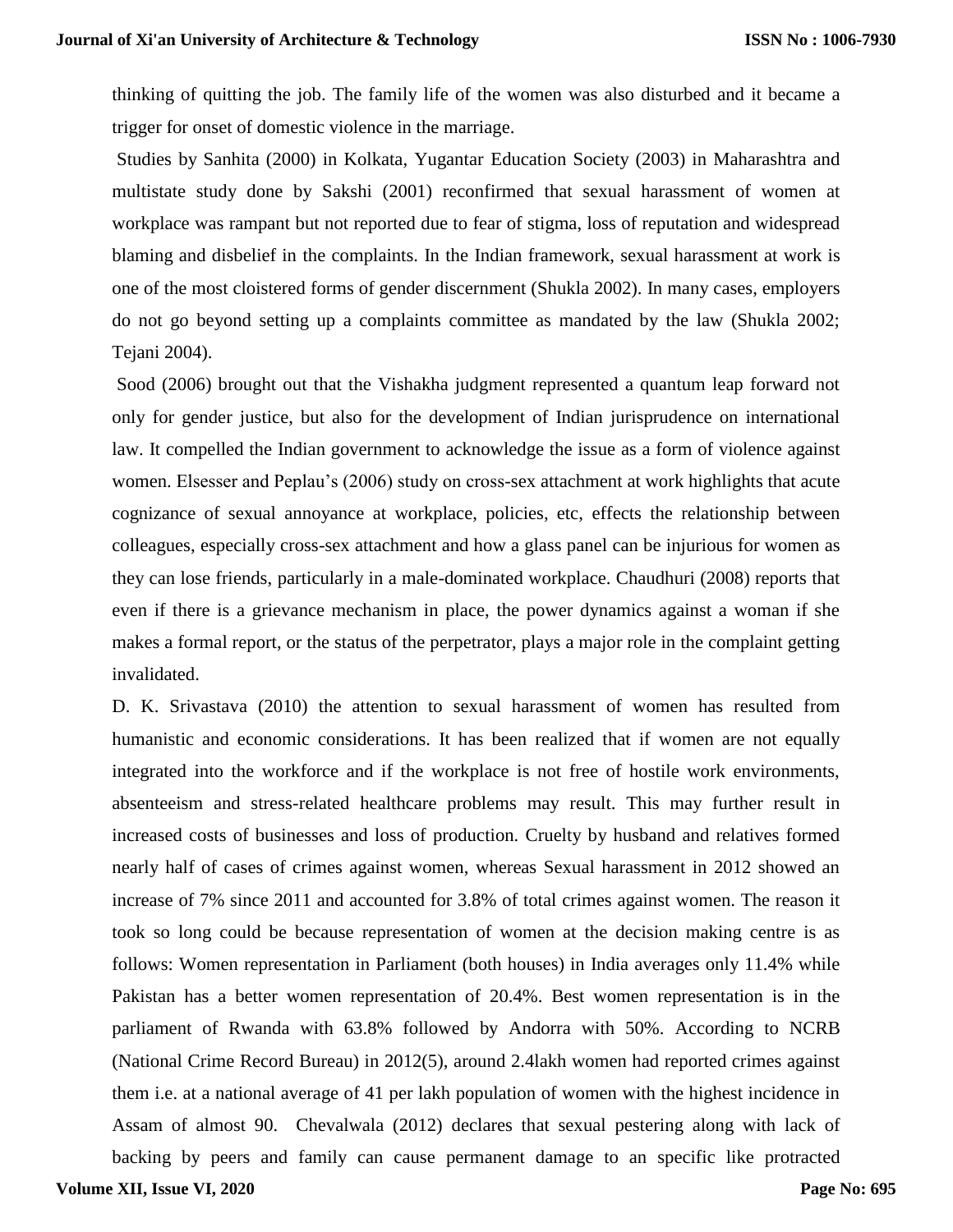depression and stress. Gopalakrishnan, G. Solanki, A. S. and Shroff, V. (2013) It took long 16 years for Indian legislatures to enact a Bill that provide a mechanism to redress grievance pertaining to sexual harassment and gender equality of women in India (Gopalakrishnan, V and Shroff, 2014). Anagha Sarpotdar (2014) It can be arrived at that sexual harassment of women is system of discrimination and violence based on gender which has grave results on service of women. Therefore, it forms a fit case for involvement from the perspective of human rights.

**Bhat ahmadrouf & Prof. Dr. Deshpande Anita (2017)** Sexual harassment affects the social and psychological behaviour of women within and outside the workplace. Subsequently sexual harassment hinders the job security of women and threatens their earning potential. The causes for the above problem are male dominated society, inferior job position, and aggressive masculine trait of male gender, misperception about friendly nature of women and higher education academic profile and lesser job opportunity.

Sexual harassment of women is basically dealing with unwelcome acts or behavior which may be in the form of physical contact, sexually colored remarks or any other unwelcomed physical, verbal or non-verbal conduct which is of sexual nature. The term workplace includes organized and unorganized sector. The workplace can be a manufacturing concern, educational institute, manufacturing concern, trading unit, hospitals etc. **(Bhatia and Garg 2020).**

#### **IV. Analysis and Findings:**

In the Year 1975, sexual harassment terminology was coined for the very first time which means that prior to this, there was a problem but nobody had defined it as an inappropriate behavior. After this, various cases came into limelight of sexual abuse at workplace such as educational, institutes, hospitals etc. In India, it was in 1993, Nilabati Behera Vs. Sate of Orissa, where demand of upholding gender equality was raised. And after the Vishakha case, finally India got some legal guidelines, which were specifically framed by considering women requirements. Also, some authors argued that it is society, who is responsible for this condition of women as it has always treated women as subordinate to men.

Sexual harassment at workplace is considered as a slow poison to women as it develops a feeling that they are meaningless to the society and this leads to mental sickness. Sometimes, this may turn into family sickness, which is inappropriate for any nation or society. As employees are the most precious asset to the organization, an organization must take care of all the employees especially in case of women workforce. The reason of this is that, if workforce is not mentally or physically well, they will be unable to perform their operations effectively and efficiently. This may result in downfall of the organization. Also, from moral point of view, women should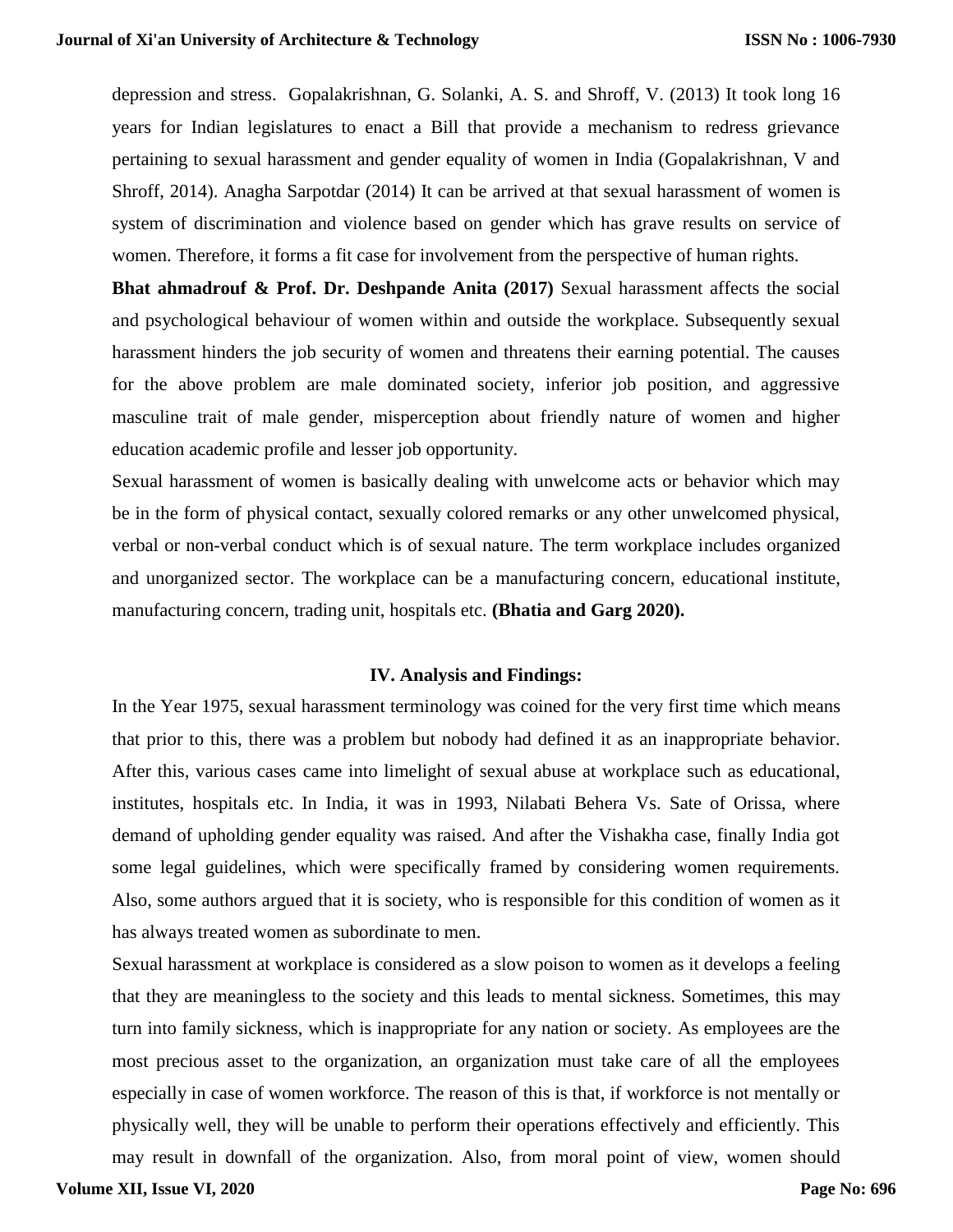always be supported and appreciated for their efforts. That is why, this delicate issue needs a very attentive humanistic and economic consideration.

#### **V. Conclusion:**

The paper outlines the historic evaluation of the concept sexual harassment of women at workplace. It also throws light on various cases of sexual harassment of women at their workplace identified by various researchers all around the world. The paper covers all the problems and consequences may arise due to sexual harassment. The reasons of sexual harassment of only women at their workplaces is identified by various researchers and solutions are provided to eradicate this social and professional evil from society. From the above detailed overview of past researches available, it can be concluded that over the years this problem was ignored, then identified and measures were taken against it. Although the role of CEDAW, internationally and various judgements given in India in the context of sexual abuse had played positive roe. The sexual harassment of women at workplace (Prevention, Prohibition and Redressal) Act framed in 2013 is a major ray of hope and optimism. But still this problem is in existence which needs to be tackled in aggressive and systematic way by all the stakeholders for eradication of this abuse faced by women not only in India but across the globe.

#### **References:**

Bhatia and Garg 2020. Critical appraisal of 'Sexual harassment of women at workplace: Prevention, Prohibition and Redressal Act, 2013 India' with reference to south Asian countries. Journal of information and computational science, vol.10, issue1, Janurary,2020.

Bhattacharyya, Arundhati. *Sexual Harassment in the Indian Bureaucracy: Violation of Human Rights*. Cambridge Scholars Publishing, 2017.

UN Declaration on Violence against Women, 1993, Article  $2^{[1]}$ 

International Labour Organization: *Equality in Employment And Occupation: Special Survey On Equality In Employment And Occupation In Respect of Convention No. 111* (Geneva, 1996).<sup>[2]</sup>

1996 Special Survey on Convention No. 111, Paragraph 39<sup>[3]</sup>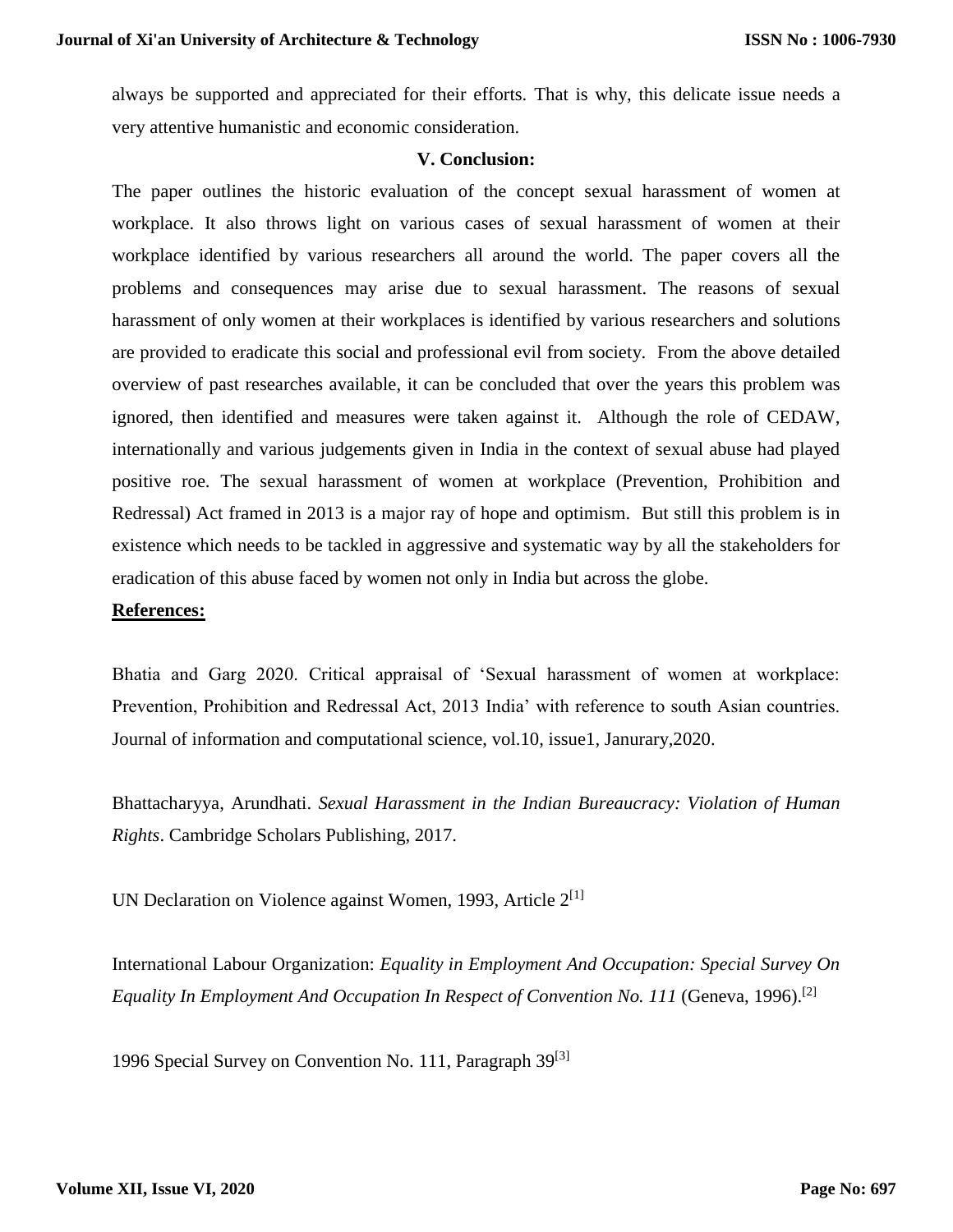*Research Report Sexual Harassment At The Workplace In Vietnam: An Overview Of The Legal Framework*, (Ha Noi: International Labour Organization, 2013), 22<sup>[4]</sup>

Aligi Srikanth(2018). Incidents of Sexual Harassment at Educational Institutions in India: Preventive Measures and Grievance Handling. Asian Review of Social Sciences, ISSN: 2249- 6319 Vol.7 No.3, 2018, pp. 108-113

Shukla, Seema (2002): "Indecent Proposal," *Business Today*, 1 September and Tejani, Sheba (2004): "Sexual Harassment at the Workplace: Emerging Problems and Debates," *Economic & Political Weekly*, Vol 39, No 41, pp 4491–94.

Uma Shankar Jha and Premlata Pujari, (eds) *Indian Women Today: Tradition, Modernity and Challenge,* (New Delhi: Kanishka, 1998), 84.

Wilson, F. and Thompson, P. (2001) 'Sexual harassment as an exercise of power'. *Gender Work and Organization*. 8,(1): 61-83.

Elsesser, Kim and Letitia A Peplau (2006): "The Glass Partition: Obstacles to Cross-sex Friendships at Work," *Human Relations*, Vol 59, pp 1077–1100.

Reese, Laura and Karen Lindenberg (2003): "The Importance of Training on Sexual Harassment Policy Outcomes," *Review of Public Personnel Administration*, Vol 23, No 3, pp 175–91.

Chevalwala, Arshie (2012): "Fighting Sexual Harassment at Work," *Mumbai Mirror*.

Currie, D and B Maclean (1997): "Measuring Violence against Women: The Interview as a Gendered Social Encounter," *Researching Sexual Violence against Women: Methodological and Personal Perspective*, Martin Schwartz (ed), London: Sage Publications.

Chaudhuri, Paramita (2008): "Sexual Harassment at the Workplace: Experiences with Complaints Committees," *Economic & Political Weekly*, Vol 43, No 17, pp 99–106.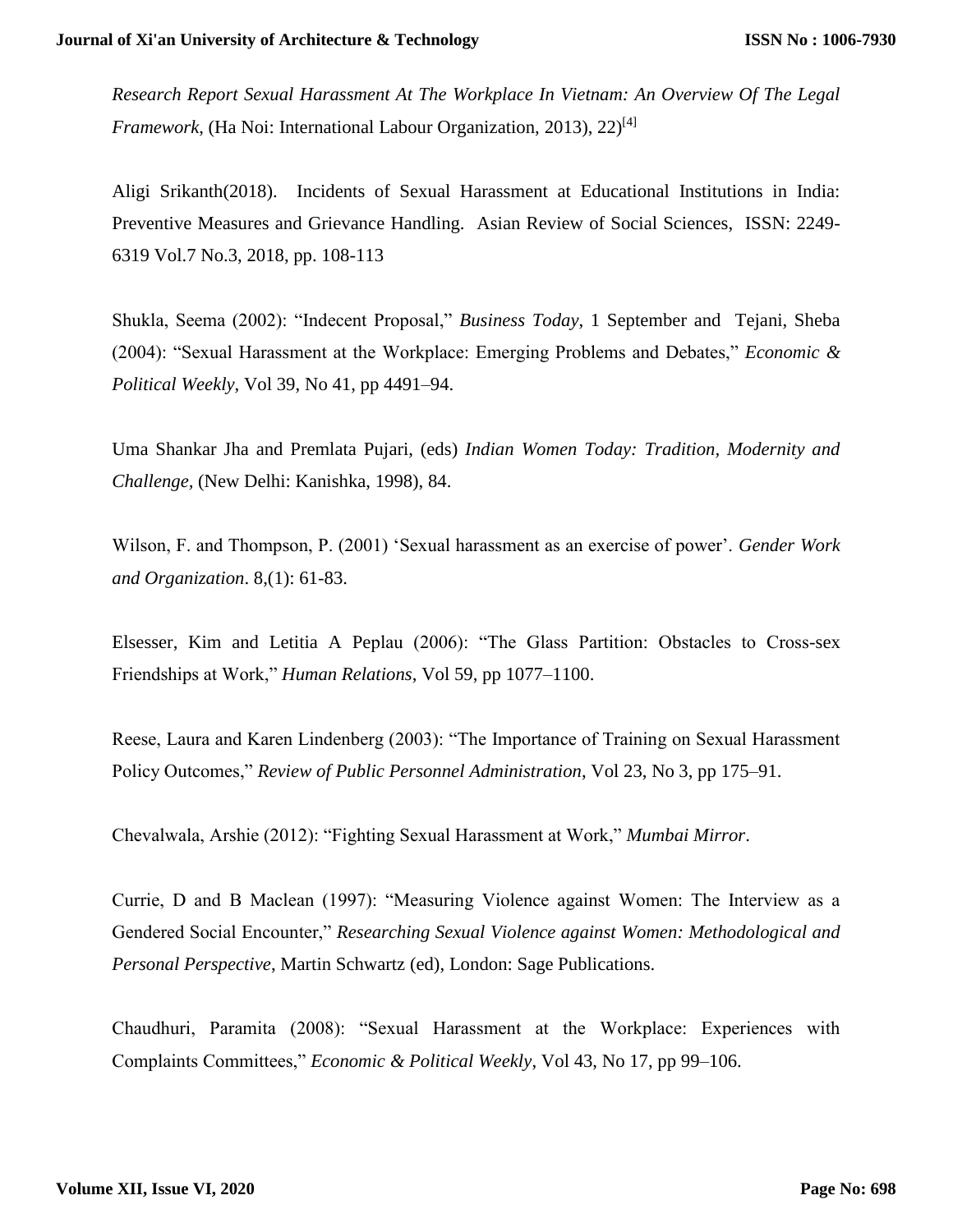Shukla, Seema (2002): "Indecent Proposal," *Business Today*, 1 September and Tejani, Sheba (2004): "Sexual Harassment at the Workplace: Emerging Problems and Debates," *Economic & Political Weekly*, Vol 39, No 41, pp 4491–94.

Adams, A. (1992) Bullying at work. How to confront and overcome it. Virago Press: London.

### <http://www.nwmindia.org/articles/bengal-network-rina-mukherjis-case-against-the-statesman>

'Crime in India 2012', Chapter 5, National Crime Records Bureau, Ministry of Home Affairs, Govt. of India, India

Victoria A. Velkoff (October 1998). 'Women of the Worlld: Women's Education in India' – U.S. Department of Commerce, U.S.A

Gopalakrishnan, G. Solanki, A. S. and Shroff, V. (2013). India"s New Labour Law - Prevention of Sexual Harassment at the Workplace. Nishith Desai Associates Publication, Bombay.

Kalof, L., Kimberly L. E., Jennifer L. M. & Rob J. K. (2001). The Influence of Race and Gender on Student Self-Reports of Sexual Harassment by College Professors. Gender and Society, 15, 282–302.

Sood-Mehta, A. (2006). *Litigating Reproductive Rights: Using Public Interest Litigation and International Law To Promote Gender Justice in India*, Centre For Reproductive Rights. New York.

Sanhita.2001. *Politics of Silence*, Kolkata.

Sakshi. (2001). *Study on Sexual Harassment at Workplace*, Delhi.

Sophia College (Department of Sociology) and India Centre for Human Rights and Law. (2003). *Sexual Harassment of Women at Workplace: A Study, Women and Health*, Research Paper Series, 1, Sophia College, Mumbai.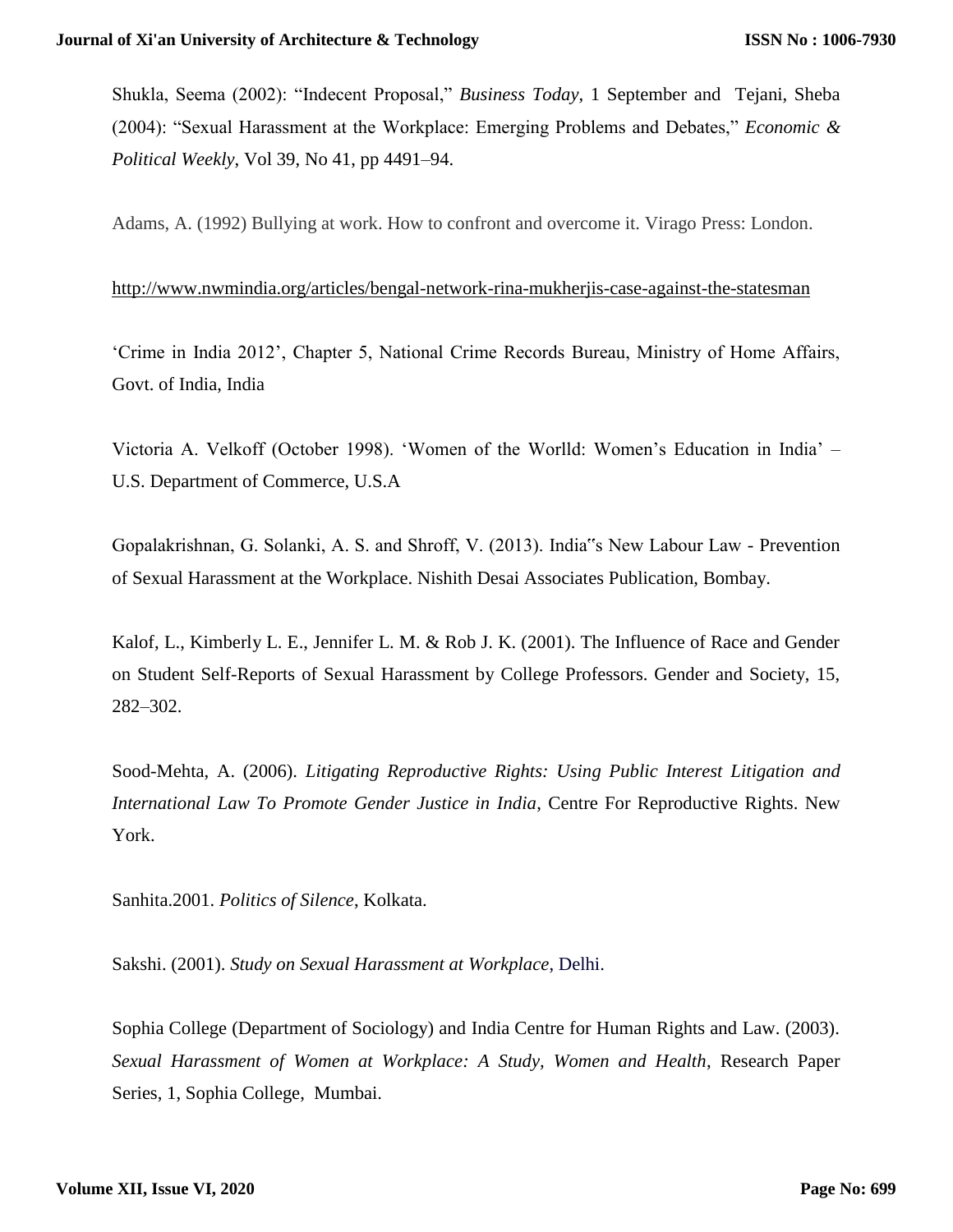C.S. Piotrkowski(1998)."Gender Harassment, Job Satisfaction And Distress Among Employed White And Minority Women", *Journal of Occupational Health Psychology* 3:33-42.

Yugantar Education Society. (2003). *A Research Study on the Nature, Incidence, Extent and Impact of Sexual Harassment of Women at Workplace in the State of Maharashtra*, Nagpur.

V, Radhika. (1999). 'Miss-Hits Controversy: More and more women are speaking about sexual harassment at workplace', The Week Magazine. Accessed on 14th August 2013.

Saheli . (1998). *Another Occupational Hazard: Sexual Harassment and the Working Woman*, Report, Delhi.

Forum Against Oppression of Women (FAOW). (1991). *Moving…But Not Quite There – Evaluation Report of One Decade 1980-1990*, Bombay.

Nemy, E. (1975). Sexual harassment a problem in the office, *Miami Herald.*

Farley, L. (1978). *Sexual Shakedown: The Sexual Harassment of Women on the Job*. New York, McGraw-Hill.

Piotrkowski, C. (1998). Gender harassment, Job Satisfaction, and Distress Among Employed White and Minority Women, *Journal of Occupational Health Psychology,* Vol. 3 (1), pp.33-43.

United Nations General Assembly. (1979). Convention on Elimination of Discrimnation against Women. Accessed on 8th August 2013.

United Nations Committee on the Elimination of Discrimination Against Women. (1992). *CEDAW General Recommendations Nos. 19, adopted at the Eleventh Session (contained in Document A/47/38[5].*

Anagha Sarpotdar(2014). Sexual Harassment of Women at Workplace in India: Journey from a Workplace Problem to a Human Rights Issue. *Journal of Business Management & Social Sciences Research (JBM&SSR). Volume 3, No.7, July 2014*